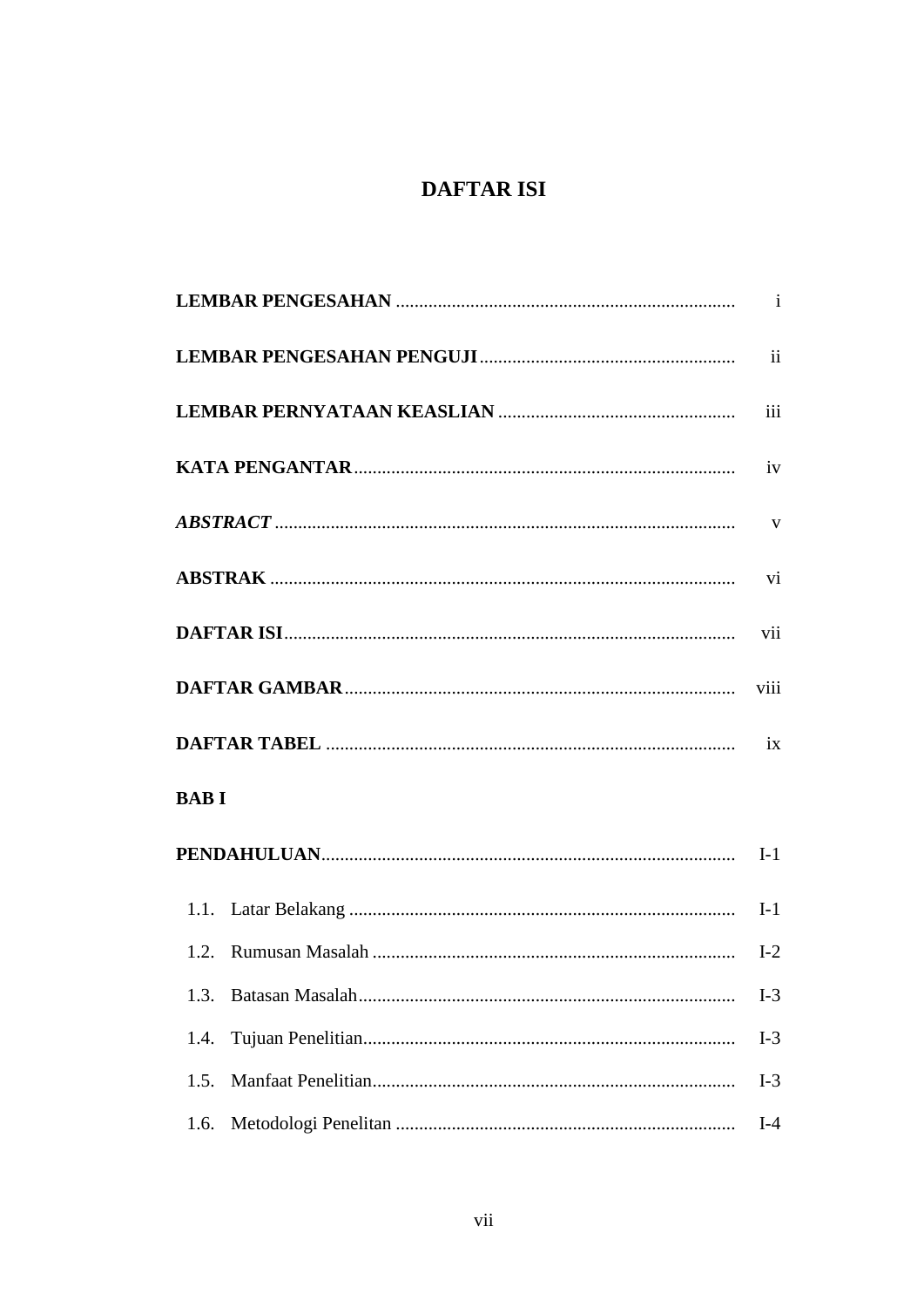| <b>BABII</b> |  |  |
|--------------|--|--|
|              |  |  |
|              |  |  |
|              |  |  |
|              |  |  |
|              |  |  |
|              |  |  |
|              |  |  |
|              |  |  |

#### **BAB III**

### **BAB IV**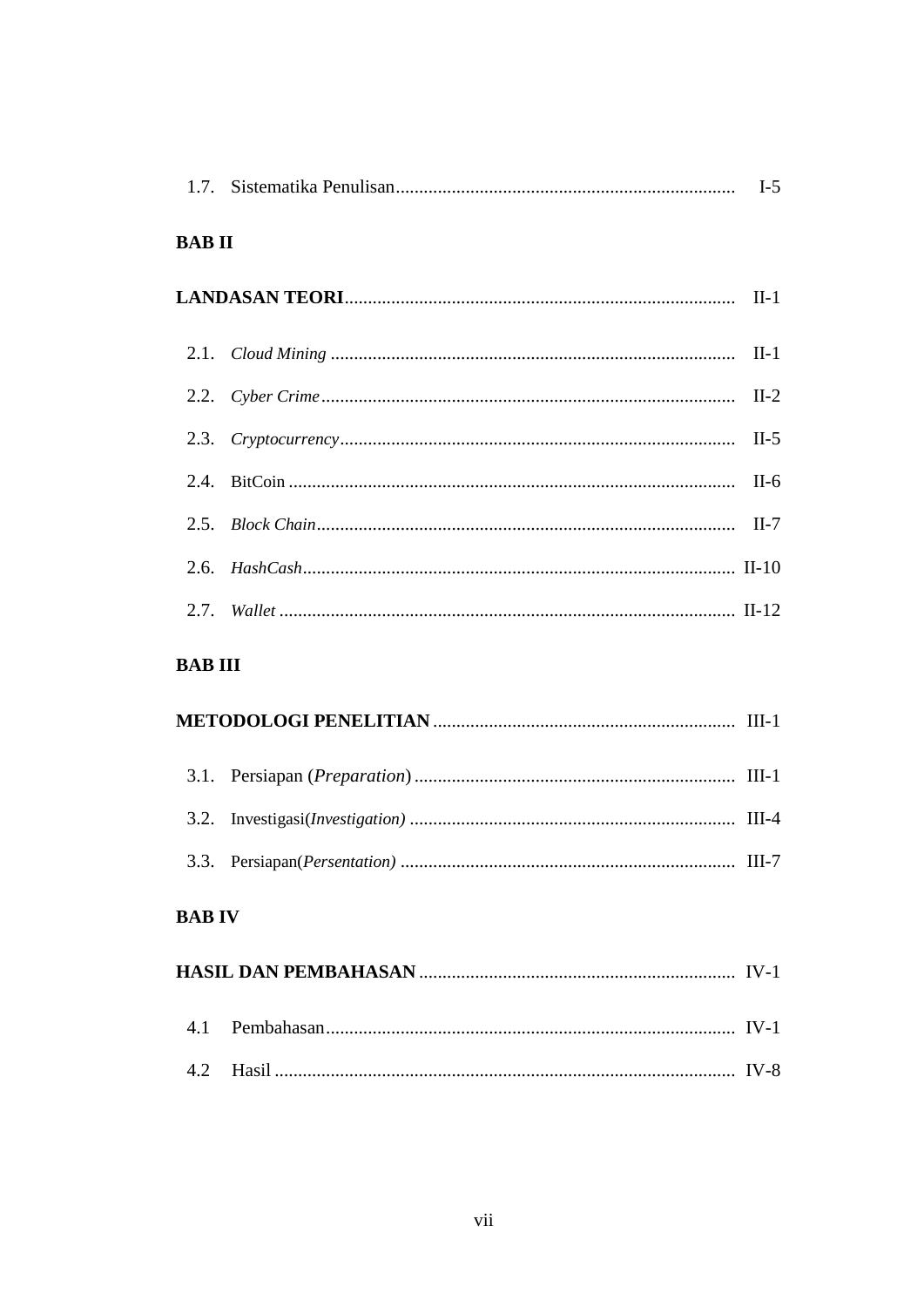#### **BAB** V

#### **DAFTAR PUSTAKA**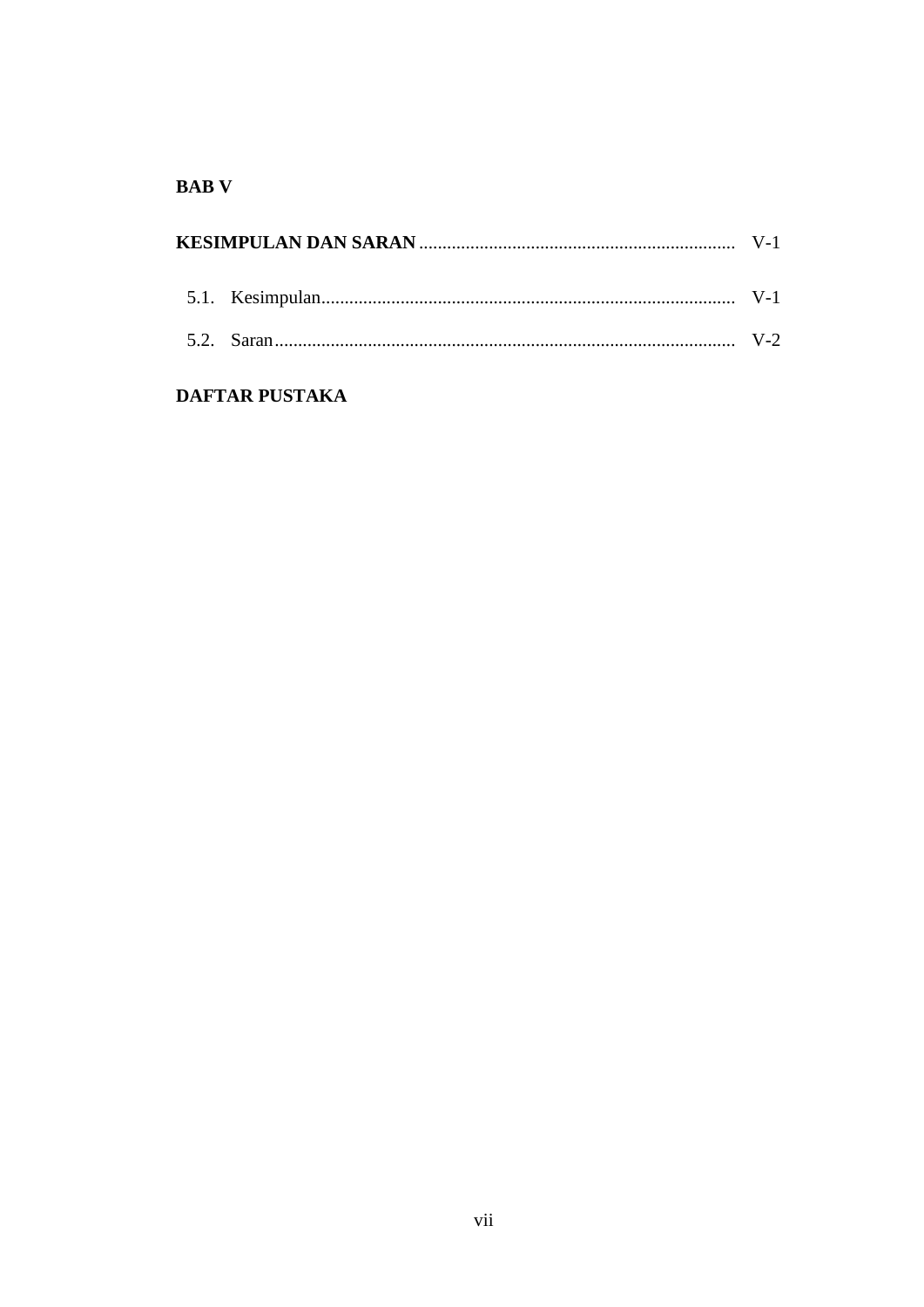# **DAFTAR GAMBAR**

| 1.1. | $I-4$   |
|------|---------|
| 2.1. | $II-5$  |
| 2.2. | $II-9$  |
| 2.3. |         |
| 3.1. | $III-1$ |
| 3.2. | $III-3$ |
| 3.3. | $III-5$ |
| 3.4. | $III-6$ |
| 3.5. | $III-6$ |
| 3.6. | $III-7$ |
| 4.1. |         |
| 4.2. | $IV-2$  |
| 4.3. |         |
| 4.4. |         |
| 4.5. |         |
| 4.6. |         |
| 4.7. |         |
| 4.8. |         |
| 4.9. |         |